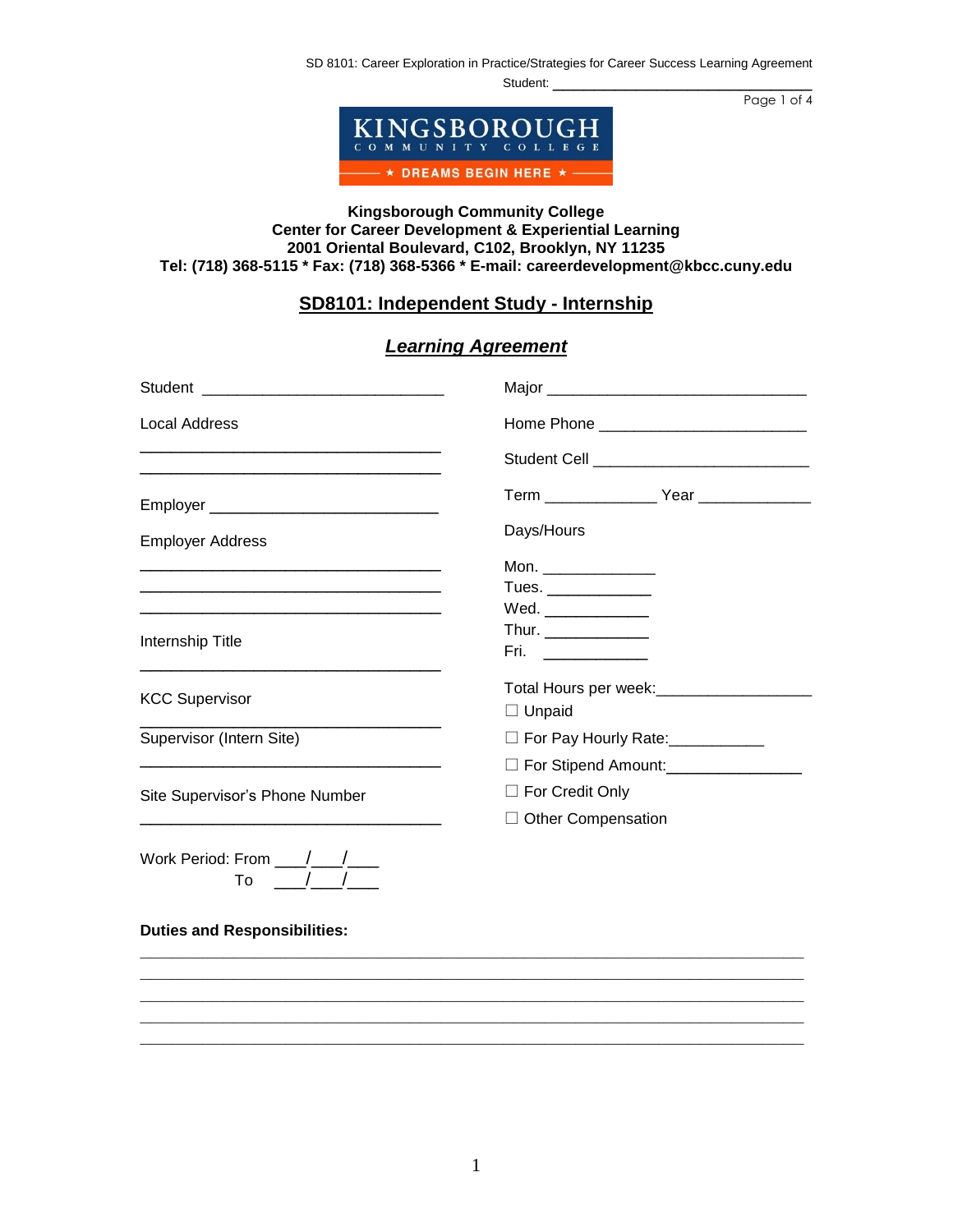SD 8101: Career Exploration in Practice/Strategies for Career Success Learning Agreement

|                                                                           | Page 2 of 4                                                                                                                       |
|---------------------------------------------------------------------------|-----------------------------------------------------------------------------------------------------------------------------------|
| <b>Learning Expectations</b><br>(Knowledge or skills that I want to gain) | <b>Learning Outcomes/Evaluation methods</b><br>(How I will demonstrate that I have reached<br>my expressed Learning expectations) |
| 1. Academic/Technical                                                     |                                                                                                                                   |
| a.                                                                        | 1. Academic/Technical<br>a.                                                                                                       |
|                                                                           |                                                                                                                                   |
| b.                                                                        | b.                                                                                                                                |
|                                                                           |                                                                                                                                   |
| c.                                                                        |                                                                                                                                   |
|                                                                           | C.                                                                                                                                |
|                                                                           |                                                                                                                                   |
| 2. Organizational<br>a.                                                   | 2. Organizational<br>a.                                                                                                           |
|                                                                           |                                                                                                                                   |
| b.                                                                        | b.                                                                                                                                |
|                                                                           |                                                                                                                                   |
|                                                                           |                                                                                                                                   |
| 3. Personal<br>a.                                                         | 3. Personal<br>a.                                                                                                                 |
|                                                                           |                                                                                                                                   |
|                                                                           |                                                                                                                                   |
|                                                                           |                                                                                                                                   |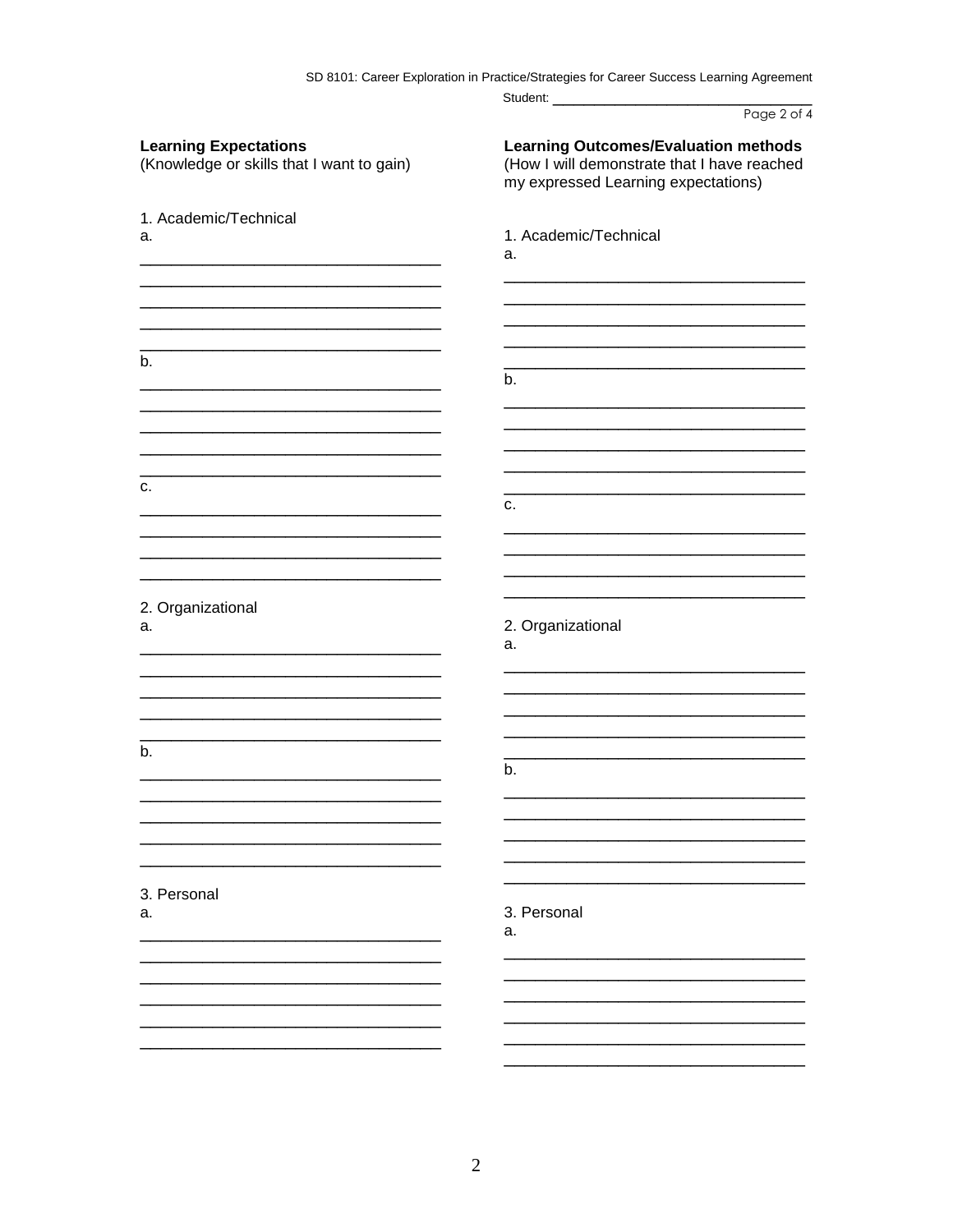SD 8101: Career Exploration in Practice/Strategies for Career Success Learning Agreement

Student:

Page 3 of 4

### **Revision of Learning Contract:**

TO THE EMPLOYER/SUPERVISOR: You are encouraged to provide meaningful feedback that will aid the student in meeting the learning objectives specified. When the objectives are, in your opinion, not appropriate to the student's internship experience, you may assist the student in identifying new objectives or revising those stated.

\_\_\_\_\_\_\_\_\_\_\_\_\_\_\_\_\_\_\_\_\_\_\_\_\_\_\_\_\_\_\_\_\_\_\_\_\_\_\_\_\_\_\_\_\_\_\_\_\_\_\_\_\_\_\_\_\_\_\_\_\_\_\_\_\_\_\_\_\_\_\_\_\_\_\_ \_\_\_\_\_\_\_\_\_\_\_\_\_\_\_\_\_\_\_\_\_\_\_\_\_\_\_\_\_\_\_\_\_\_\_\_\_\_\_\_\_\_\_\_\_\_\_\_\_\_\_\_\_\_\_\_\_\_\_\_\_\_\_\_\_\_\_\_\_\_\_\_\_\_\_ \_\_\_\_\_\_\_\_\_\_\_\_\_\_\_\_\_\_\_\_\_\_\_\_\_\_\_\_\_\_\_\_\_\_\_\_\_\_\_\_\_\_\_\_\_\_\_\_\_\_\_\_\_\_\_\_\_\_\_\_\_\_\_\_\_\_\_\_\_\_\_\_\_\_\_ \_\_\_\_\_\_\_\_\_\_\_\_\_\_\_\_\_\_\_\_\_\_\_\_\_\_\_\_\_\_\_\_\_\_\_\_\_\_\_\_\_\_\_\_\_\_\_\_\_\_\_\_\_\_\_\_\_\_\_\_\_\_\_\_\_\_\_\_\_\_\_\_\_\_\_ \_\_\_\_\_\_\_\_\_\_\_\_\_\_\_\_\_\_\_\_\_\_\_\_\_\_\_\_\_\_\_\_\_\_\_\_\_\_\_\_\_\_\_\_\_\_\_\_\_\_\_\_\_\_\_\_\_\_\_\_\_\_\_\_\_\_\_\_\_\_\_\_\_\_\_\_\_\_\_\_\_\_\_

\_\_\_\_\_\_\_\_\_\_\_\_\_\_\_\_\_\_\_\_\_\_\_\_\_\_\_\_\_\_\_\_\_\_\_\_\_\_\_\_\_\_\_\_\_\_\_\_\_\_\_\_\_\_\_\_\_\_\_\_\_\_\_\_\_\_\_\_\_\_\_\_\_\_\_ \_\_\_\_\_\_\_\_\_\_\_\_\_\_\_\_\_\_\_\_\_\_\_\_\_\_\_\_\_\_\_\_\_\_\_\_\_\_\_\_\_\_\_\_\_\_\_\_\_\_\_\_\_\_\_\_\_\_\_\_\_\_\_\_\_\_\_\_\_\_\_\_\_\_\_ \_\_\_\_\_\_\_\_\_\_\_\_\_\_\_\_\_\_\_\_\_\_\_\_\_\_\_\_\_\_\_\_\_\_\_\_\_\_\_\_\_\_\_\_\_\_\_\_\_\_\_\_\_\_\_\_\_\_\_\_\_\_\_\_\_\_\_\_\_\_\_\_\_\_\_ \_\_\_\_\_\_\_\_\_\_\_\_\_\_\_\_\_\_\_\_\_\_\_\_\_\_\_\_\_\_\_\_\_\_\_\_\_\_\_\_\_\_\_\_\_\_\_\_\_\_\_\_\_\_\_\_\_\_\_\_\_\_\_\_\_\_\_\_\_\_\_\_\_\_\_ \_\_\_\_\_\_\_\_\_\_\_\_\_\_\_\_\_\_\_\_\_\_\_\_\_\_\_\_\_\_\_\_\_\_\_\_\_\_\_\_\_\_\_\_\_\_\_\_\_\_\_\_\_\_\_\_\_\_\_\_\_\_\_\_\_\_\_\_\_\_\_\_\_\_\_\_\_\_\_\_\_\_\_

A. Modification or deletion of initially proposed objectives. Please specify:

B. New objectives identified as a result of the student/supervisor discussion. Please specify:

## **Kingsborough Community College Supervisor**:

I agree with all components of this Learning Contract, having discussed the learning contract with the student and provided appropriate recommendations. In my judgment, the student is adequately prepared to meet the terms of the contract, and I agree to work with the student to ensure that objectives, strategies, and learning outcomes of the internship are carried out.

I agree to see that all parties are aware of their responsibilities and obligations while participating in the internship experience. I agree to constantly strive to improve the program by seeking suggestions from all parties. I understand that if the student is required to be on-site, I must provide documentation with COVID-19 risk mitigation protocols.

### **Student:**

I agree with all components of this Learning Contract, will work towards the objectives, pursue the strategies, and complete the outcome measures to the best of my ability. I will keep the KCC Supervisor informed about my job, and turn in my time sheet reports each week. I understand my attendance is taken from my weekly time sheets and that late weekly reports can result in

those days being counted as unexcused absences. I will give my employer as much advance notice as possible if I am unable to report for work, or if I cannot report to work on time.

I will comply with a reasonable request, order or recommendation that my employer gives me, as long as I am not asked to do something that is dangerous or illegal. As a representative of Kingsborough Community College, I realize my conduct is a reflection upon the entire Kingsborough Community and fulfilling the above obligations will be an important part of my training. I will adhere to the organizational rules, procedures and policies including the confidentiality of the organization and client information. I understand this experience is to be supervised by the KCC Supervisor and will be under the direct supervision of an authorized employee of the company. I understand that I must provide my own transportation to and from work and that Kingsborough Community College and the employer are in no way responsible for any incidents or accidents that may occur while I am going to or from the internship site.

I agree to allow Kingsborough Community College to disclose my student educational records as it relates to the internship to the Site Supervisor/Employer, including disciplinary records, status of enrollment at the College, and attendance and participation in the internship program, for the purpose of informing the site supervisor of my eligibility and participation in the internship program.